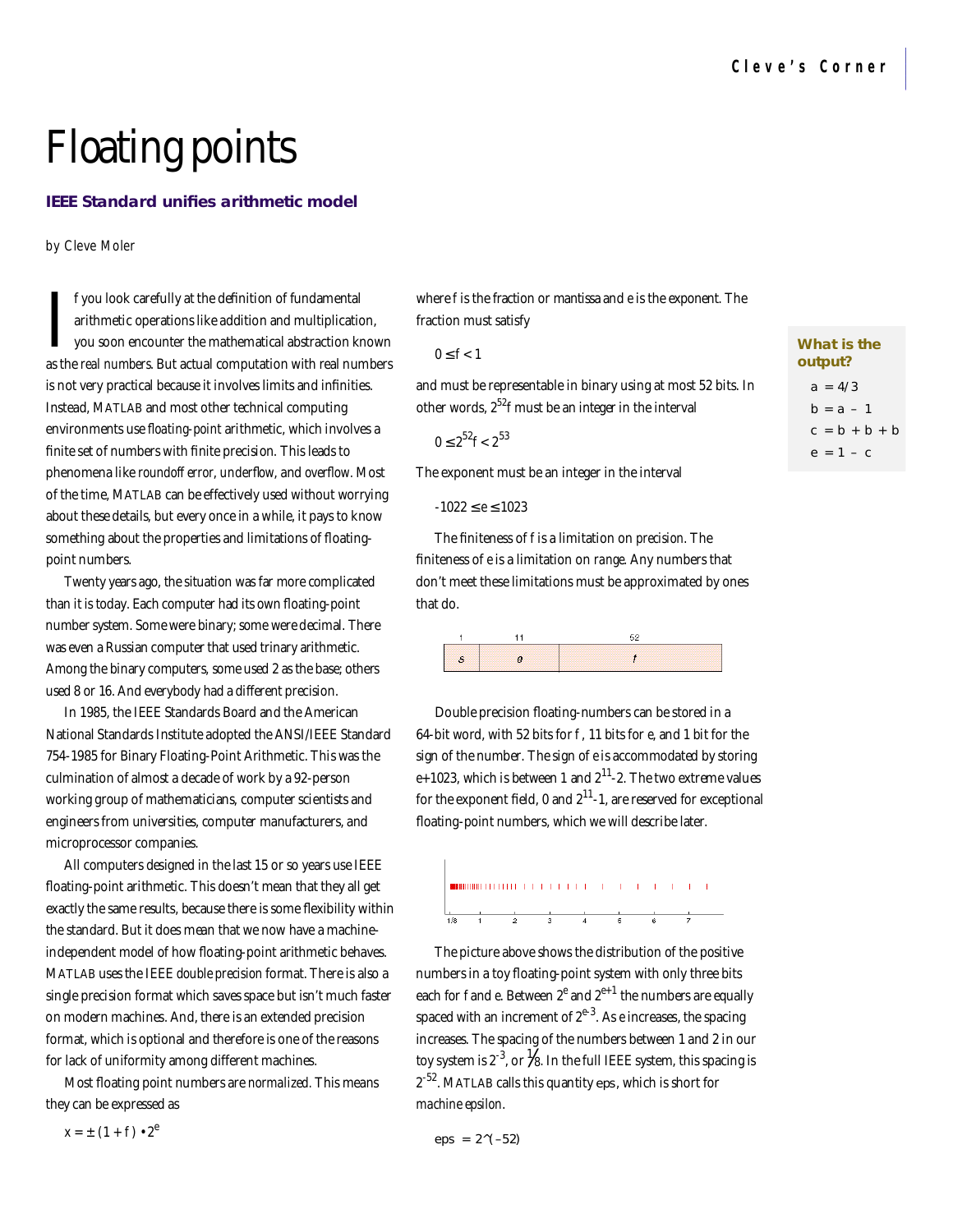Before the IEEE standard, different machines had different values of eps.

The approximate decimal value of eps is 2.2204  $\boldsymbol{\cdot}$  10<sup>-16</sup>. Either eps/2 or eps can be called the *roundoff level*. The maximum relative error incurred when the result of a single arithmetic operation is rounded to the nearest floating-point number is eps/2. The maximum relative spacing between numbers is eps. In either case, you can say that the roundoff level is about 16 decimal digits.

A very important example occurs with the simple MATLAB statement

## $t = 0.1$

The value stored in t is not exactly 0.1 because expressing the decimal fraction  $\frac{1}{10}$  in binary requires an infinite series. In fact,

$$
{}^{1} \hspace{-1pt} f_{10} = {}^{1} \hspace{-1pt} f_{2}^4 + {}^{1} \hspace{-1pt} f_{2}^5 + {}^{0} \hspace{-1pt} f_{2}^6 + {}^{0} \hspace{-1pt} f_{2}^7 + {}^{1} \hspace{-1pt} f_{2}^8 + {}^{1} \hspace{-1pt} f_{2}^9 + {}^{0} \hspace{-1pt} f_{2}^{10} + {}^{0} \hspace{-1pt} f_{2}^{11} + {}^{1} \hspace{-1pt} f_{2}^{12} + \ldots
$$

After the first term, the sequence of coefficients 1, 0, 0, 1 is repeated infinitely often. The floating-point number nearest 0.1 is obtained by rounding this series to 53 terms, including rounding the last four coefficients to binary 1010. Grouping the resulting terms together four at a time expresses the approximation as a base 16, or *hexadecimal*, series. So the resulting value of t is actually

$$
t = (1 + \frac{9}{16} + \frac{9}{16^2} + \frac{9}{16^3} + \dots + \frac{9}{16^{12}} + \frac{10}{16^{13}}) \cdot 2^{-4}
$$

The MATLAB command

format hex

causes t to be printed as

#### 3fb999999999999a

The first three characters, 3fb, give the hexadecimal representation of the biased exponent, *e*+1023, when *e* is -4. The other 13 characters are the hex representation of the fraction *f*.

So, the value stored in t is very close to, but not exactly equal to, 0.1. The distinction is occasionally important. For example, the quantity

#### 0.3/0.1

is not exactly equal to 3 because the actual numerator is a little less than 0.3 and the actual denominator is a little greater than 0.1.

Ten steps of length t are not precisely the same as one step of length 1. MATLAB is careful to arrange that the last element of the vector

0:0.1:1

is exactly equal to 1, but if you form this vector yourself by repeated additions of 0.1, you will miss hitting the final 1 exactly.

Another example is provided by the MATLAB code segment in the margin on the previous page. With exact computation, e would be 0. But in floating-point, the computed e is not 0. It turns out that the only roundoff error occurs in the first statement. The value stored in a cannot be exactly  $\frac{4}{3}$ , except on that Russian trinary computer. The value stored in b is close to  $\frac{1}{3}$ , but its last bit is 0. The value stored in c is not exactly equal to 1 because the additions are done without any error. So the value stored in e is not 0. In fact, e is equal to eps. Before the IEEE standard, this code was used as a quick way to estimate the roundoff level on various computers.

The roundoff level eps is sometimes called "floating-poir zero," but that's a misnomer. There are many floating-point numbers much smaller than eps. The smallest positive normalized floating-point number has *f* = 0 and *e* = -1022. The largest floating-point number has *f* a little less than 1 and  $e = 1023$ . MATLAB calls these numbers real min and real max Together with eps, they characterize the standard system.

| <b>Name</b> | Binary                           | Decimal     |
|-------------|----------------------------------|-------------|
| eps         | $2^{(-52)}$                      | 2.2204e-16  |
| real min    | $2^{\wedge}$ (-1022)             | 2.2251e-308 |
| real max    | $(2-\epsilon ps)*2^{\wedge}1023$ | 1.7977e+308 |

When any computation tries to produce a value larger than realmax, it is said to *overflow*. The result is an exceptional floating-point value called I nf, or *infinity*. It is represented by taking  $f = 0$  and  $e = 1024$  and satisfies relation like  $1/l$ nf = 0 and I nf + I nf = I nf.

When any computation tries to produce a value smaller than real min, it is said to *underflow*. This involves one of the optional, and controversial, aspects of the IEEE standard. Many, but not all, machines allow exceptional *denormal* or *subnormal* floating-point numbers in the interval between real min and eps\*real min. The smallest positive subnormal number is about 0.494e-323. Any results smaller than this are set to zero. On machines without subnormals, any result less than realmin is set to zero. The subnormal numbers fill in the gap you can see in our toy system between zero and the smallest positive number. They do provide an elegant model for handling underflow, but their practical importance for